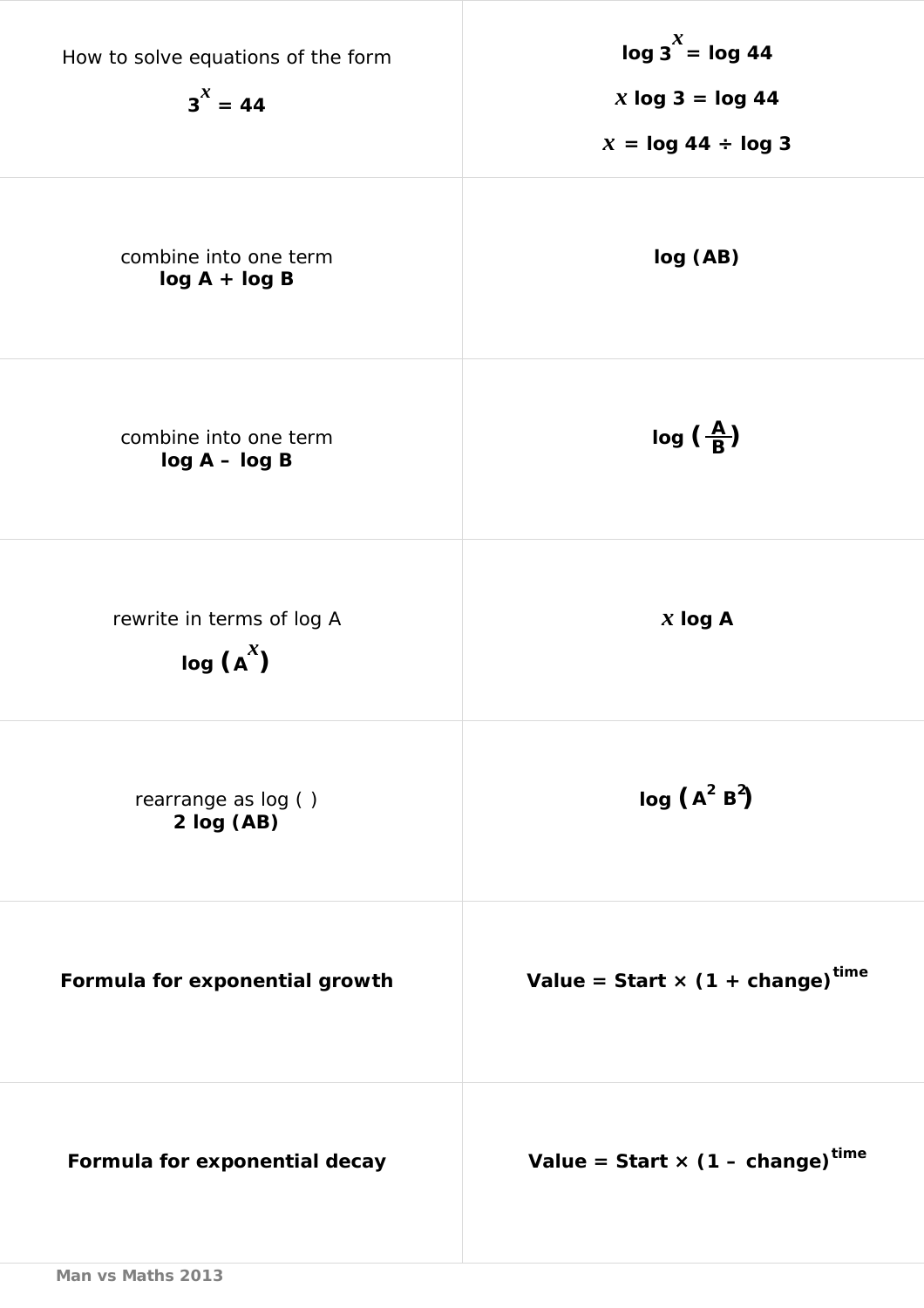| The equation which generates<br>$log_b y = x$                             | $y = b^x$                                                                                                         |
|---------------------------------------------------------------------------|-------------------------------------------------------------------------------------------------------------------|
| How to calculate the value of<br>$log_b C$<br>if b and C are known values | <u>log 10C</u><br>$log_{10}b$                                                                                     |
| write as one log term<br>$2 log X + log Y$                                | log(X <sup>2</sup> Y)                                                                                             |
| write as one log term<br>$log_b 18 - 2 log_b 3$                           | = $log(\frac{18}{3^2})$<br>$=$ $log_b 2$                                                                          |
| order to apply log rules<br>when simplifying expressions                  | 1) <i>x</i> log A = log $(A^x)$<br>2) $log (A) + log(B) = log (AB)$<br>3) $log (A) - log (B) = log (\frac{A}{B})$ |
| Simplify<br>$rac{2}{a} + \frac{3}{b}$                                     | $=\frac{2b}{ab}+\frac{3a}{ab}$<br>$=\frac{2b+3a}{ab}$                                                             |
| Simplify<br>$\frac{3x^2 + x}{5x}$                                         | $=\frac{x(3x+1)}{x\times 5}$<br>$=\frac{3x+1}{5}$                                                                 |